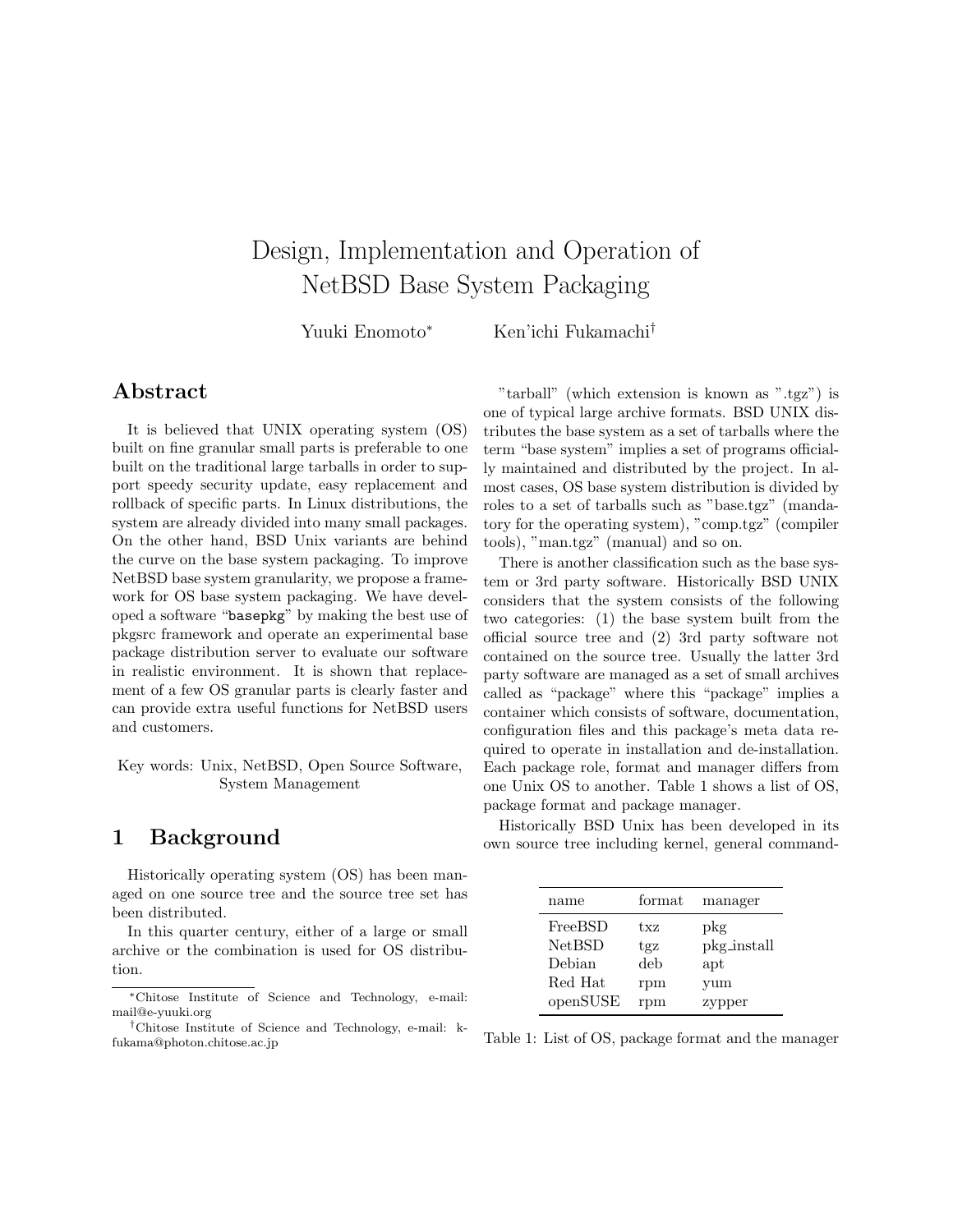s, configuration files, and manuals. "Linux" distribution is the opposite. What we call "Linux" was released as just a kernel with a few core programs. Accidentally, Linux distributions needed to assemble a lot of system utilities in order to build a whole Unix clone system. For that reason, the base system management based on a lot of small packages was inevitable and a good idea for Linux distributions.

Major Linux distributions such as Debian and Red Hat Enterprise Linux are already divided into many small packages. These OS's can manage both its own base system and third-party software through its package manager.

On the other hand, BSD Unix such as FreeBS-D and NetBSD have each package framework e.g.  $ports(7)$  and  $pkgsrc(7)$ , but they have been used only for third-party software management.

However today, for users and customers, it is better that OS can be assembled on a lot of small parts easily added or removed. It is suitable especially for rapid security update, easy replacement and rollback of specific parts. In this paper we call this granular base system building "base system packaging".

To implement a granular NetBSD base system with features mentioned above, we have developed a base system packaging utility "basepkg" for NetBSD.

The rest of this paper is organized as follows. In Chapter 2, we review idea and technique for software packaging on UNIX. In Chapter 3, we describe basepkg usage and the internals to show how to write a sustainable shell program by making the best use of pkgsrc framework. We operate a base package distribution server experimentally and estimate the processing speed. In Chapter 4, we discuss several issues to resolve in our system.

### **2 Packages in BSD UNIX**

As mentioned above, BSD UNIX consists of the base system and optional 3rd party software not distributed within the base system. The 3rd party software are called ports(7) on FreeBSD and OpenBSD, and  $pkgsrc(7)$  on NetBSD. We can use  $pkgsrc(7)$ on a lot of platforms<sup>1</sup>.

| $+$ COMPACT_MANIFEST | meta-data, JSON format         |
|----------------------|--------------------------------|
|                      | a subset of +MANIFEST          |
| $+$ MANIFEST         | meta-data, JSON format         |
|                      | includes the whole information |
| bin/hangman          | binary                         |

Table 2: Content of FreeBSD ports(7) package hangman-0.9.2\_12.txz.

In this section, we briefly summarize both 3rd party and base package system on FreeBSD and NetBSD since the technical details are referenced in the latter section.

#### **2.1 Packages for 3rd Party Software**

#### **2.1.1 FreeBSD** ports**(7)**

We review FreeBSD ports(7) briefly since FreeB-SD ports(7) system is the ancestor of NetBSD pkgsrc(7).

FreeBSD ports $(7)$  is 3rd party software management framework for "installing from source, and packages, for installing from pre-built binaries"[2].  $make(1)$  command is used to build a package. The package consists of meta-data, compiled binaries, configuration files and so on. Table 2 shows the content of "hangman" package. We can also use  $pkg(8)$ command to manage packages.

#### **2.1.2 NetBSD** pkgsrc**(7)**

 $NetBSD$  pkgsrc $(7)$  is a " framework for building and maintaining third-party software on NetBSD and other UNIX-like systems."[3]. Initially pkgsrc(7) was a spin-off of FreeBSD ports $(7)$ . Hence, the fundamental usage of pkgsrc is similar to one of FreeBSD ports(7).

Consider an example of "openssh" (pkgsrc/ security/openssh) installation. To build an "openssh" package, you run make package in pkgsrc/security/openssh directory to generate the package openssh-7.5.1nb1.tgz in pkgsrc/ packages/All directory. The package consists of the meta-data and the program content. Figure 1 shows the content of openssh-7.5.1nb1.tgz. The

<sup>1</sup>http://www.pkgsrc.org/#platforms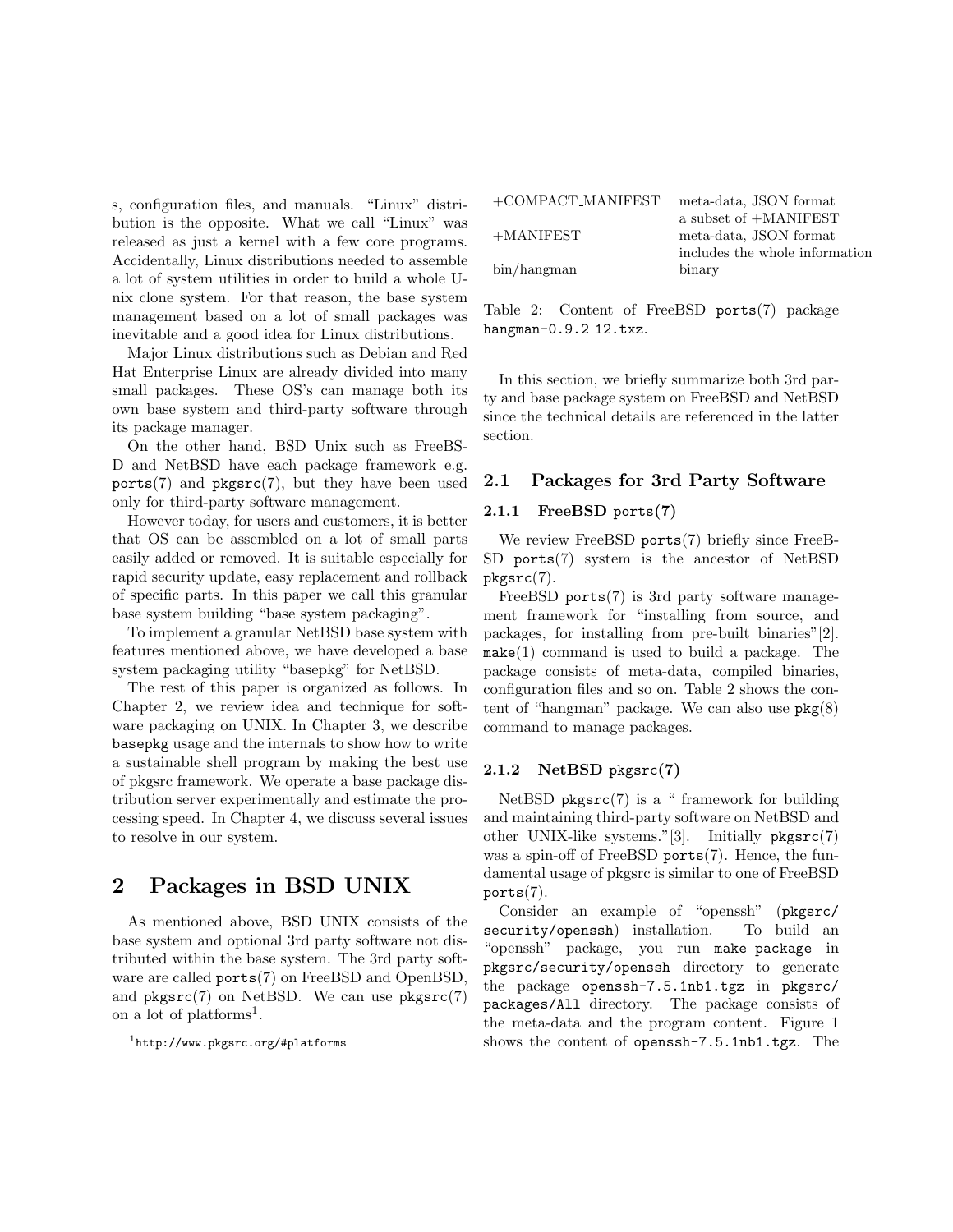```
openssh-7.5.1nb1.tgz/
   +CONTENTS
   +COMMENT
   +DESC
   +INSTALL
   +DEINSTALL
   +DISPLAY
   +BUILD_VERSION
   +BUILD_INFO
   +SIZE_PKG
   +SIZE_ALL
   bin/
       scp
       sftp
       ssh
   ...snip...
```
Figure 1: Content of of NetBSD pkgsrc package openssh-7.5.1nb1.tgz. Unlike FreeBSD ports, pkgsrc meta-data consist of small separate files.

files beginning with the character " $+$ " are meta-data as same as  $ports(7)$ . However unlike  $ports(7)$ , the meta-data consist of small separate files(Figure 1).

To manage packages, we can use programs prefixed by  $pkg$ . We run  $pkg$ -add $(1)$  to install,  $pkg$ -delete(1) to de-install and  $pkg$ -info(1) to display the information of the specified package. It is important for us that several meta data files are used as running hooks in installation and de-installation processes (Table 3).

| $+$ CONTENTS  | list of contents and other information<br>hooked within $pkg$ <sub>-add</sub> $(1)$ and $pkg$ -delete $(1)$ |
|---------------|-------------------------------------------------------------------------------------------------------------|
|               | modify ownership, groupship and permission                                                                  |
| $+$ INSTALL   | a shell script                                                                                              |
|               | hooked within $pkg$ <sub>-</sub> $add(1)$                                                                   |
| $+$ DEINSTALL | a shell script                                                                                              |
|               | hooked within $pkg$ -delete $(1)$                                                                           |
| $+DISPLAY$    | message shown after installation                                                                            |

Table 3: A part of meta data contained in NetBSD pkgsrc package. They can be used to run hooks in installation/de-installation processes. For more details, see the online manual of  $pkg\_create(1)[4]$ .

### **2.2 Package Details for Base System**

#### **2.2.1 FreeBSD PkgBase**

It is traditional that FreeBSD uses make(1) to build the kernel and userlands.

FreeBSD 11 introduced a base packaging mechanism PkgBase (packaged base) and a new package manager called "pkg" to manage the packages for both base and 3rd party software. PkgBase is a "beta feature in the FreeBSD 11 branch with r298107"[5] to manage the packaged base system in using  $pkg(8)$ . The packages are created by running make packages after make buildworld and make buildkernel operations. The format of these packages is same as one of ports(7)'s package. In our environment FreeBS-D base system comprises around 795 packages in the case of amd64 architecture by default.

In addition FreeBSD has another update utility freebsd-update(8) that is "used to fetch, install, and rollback binary updates to the FreeBSD base system"  $[6]$ .

#### **2.2.2 NetBSD syspkg**

NetBSD also uses traditional make in actual building process of the kernel and userlands but NetBSD has a top level dispatcher build.sh[7] to build cross platform tool-chain, distributable tarballs and installation media and update the base system. It enables automatic cross build for all architectures NetBSD supports.

For base system packaging, NetBSD has a framework called "syspkg" introduced at January 8, 2002 by jwise @, syspkg is also merged into build.sh as a feature of the official building process. NetBSD wiki says "There has been a lot of work in this area already, but it has not yet been finalized"[8].

However syspkg is stagnant these years<sup>2</sup>. There has been several problems in syspkg for these years.

*•* syspkg database has been incomplete. See syspkg files such as deps, comments, and attrs under src/distrib/sets/ for more details.

 ${}^{2}$ For example, PR46937 (2012) is still open<sup>[9]</sup>. You can find syspkg has not been maintained since February 21, 2010 by judging log messages of distrib/syspkg directory in the source tree.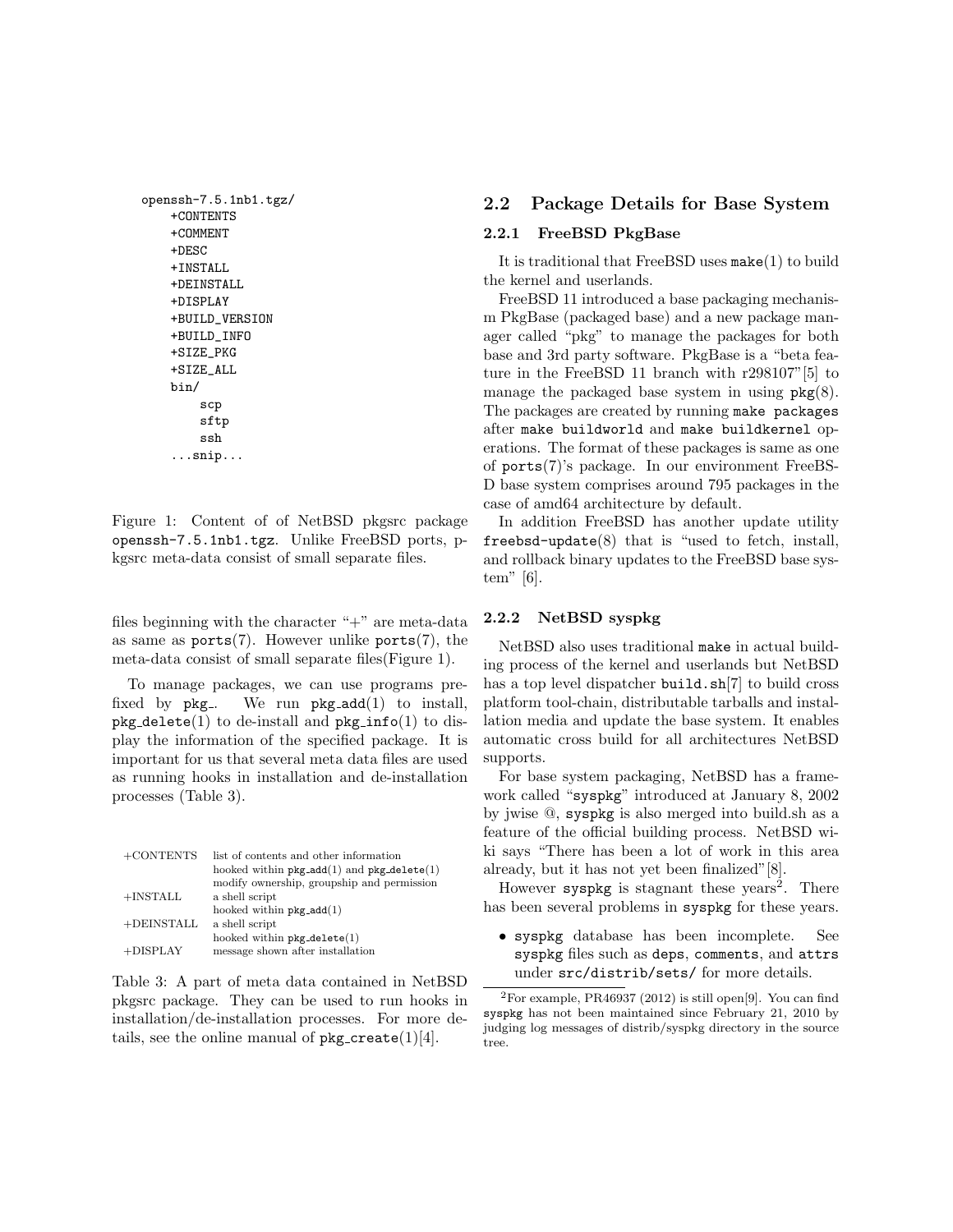```
base-sys-usr-7.1.0.20170311.tgz/
   +CONTENTS
   +COMMENT
   +DESC
   +BUILD_INFO
   +PRESERVE
   usr/
       bin/
       lib/
   ...snip...
```
Figure 2: Example format of a syspkg package base-sys-usr-7.1.0.20170311.tgz. This format is old pkgsrc one. Compare this with Figure 1.

- *•* syspkg package format is not effective today since it lacks several contents the current pkgsrc defines. Figure 2 shows the content of base-sys-usr-7.1.0.20170311.tgz created by running build.sh syspkgs.
- We can overwrite or remove important files by accident since +PRESERVE handling is incomplete.

Accidental removal should be prohibited. +PRESERVE file implies "used to denote that the package should not be deleted"[4]. It is used to indicate that this package should not be removed. This property is important especially for some critical packages e.g. etc-\*.tgz which contains /etc/passwd, /etc/group and so on.

Also the overwrite should be prohibited. For example, when we can install packages e.g. etc- $\ast$ .tgz using pkg\_add(1), existing /etc files are overwritten by  $pkg$ <sub>-add</sub> $(1)$ .

It looks hard to directly fix syspkg framework which consists of a lot of makefiles, scripts and undocumented data. For this reason, we have developed another base packaging mechanism as a third party software by using only syspkg meta-data and making the best use of pkgsrc framework.

| feature                                      | syspkg                                                 | basepkg                                |
|----------------------------------------------|--------------------------------------------------------|----------------------------------------|
| language<br>install script<br>kernel package | Makefile and Bourne shell Bourne shell<br>none<br>none | available<br>supporting GENERIC kernel |
| imported to                                  | official source tree                                   | pkgsrc-wip                             |

Table 4: Comparison of features between syspkg and basepkg

# **3 Basepkg**

### **3.1 What is Basepkg?**

We have developed a new framework "basepkg" that can package NetBSD base system instead of syspkg. basepkg is an open source software distributed under BSD License. It published on github. com/user340/basepkg in Oct 26, 2016. It is imported to pkgsrc-wip on May 19, 2017. The feature comparison between basepkg and syspkg are shown at Table 4.

basepkg is a Bourne shell script. It analyzes meta $data(s)$  and dispatches the corresponding  $pkg$  programs. basepkg is just a shell script up to about 1000+ lines, well coded and documented, so it is easy to read. basepkg makes the best use of pkgsrc framework as could as possible. In the case of syspkg, make and shell programming styles are mixed, and syspkg is at least 2 times larger than basepkg $^3$ . Hence we consider basepkg is simpler and can be maintained more easily than syspkg.

It is commonly seen that a program will be used longer than the author expected. To write a sustainable program, basepkg is written to be POSIX compliant and portable as could as possible. In fact the current coding is POSIX compliant except hostname(1), mktemp(1) and pkg\_create(1). We use ShellCheck<sup>4</sup> to validate and gain code quality and make the code warning-less as could as possible.

basepkg package format is same as pkgsrc one. Hence the packages can be managed by  $pkg_*^*$  utilities.

<sup>3</sup>The number of lines even in the two files ( src/distrib/ syspkg/mk/bsd.syspkg.mk and distrib/sets/regpkg ) are about 1700 lines.

<sup>4</sup>http://www.shellcheck.net/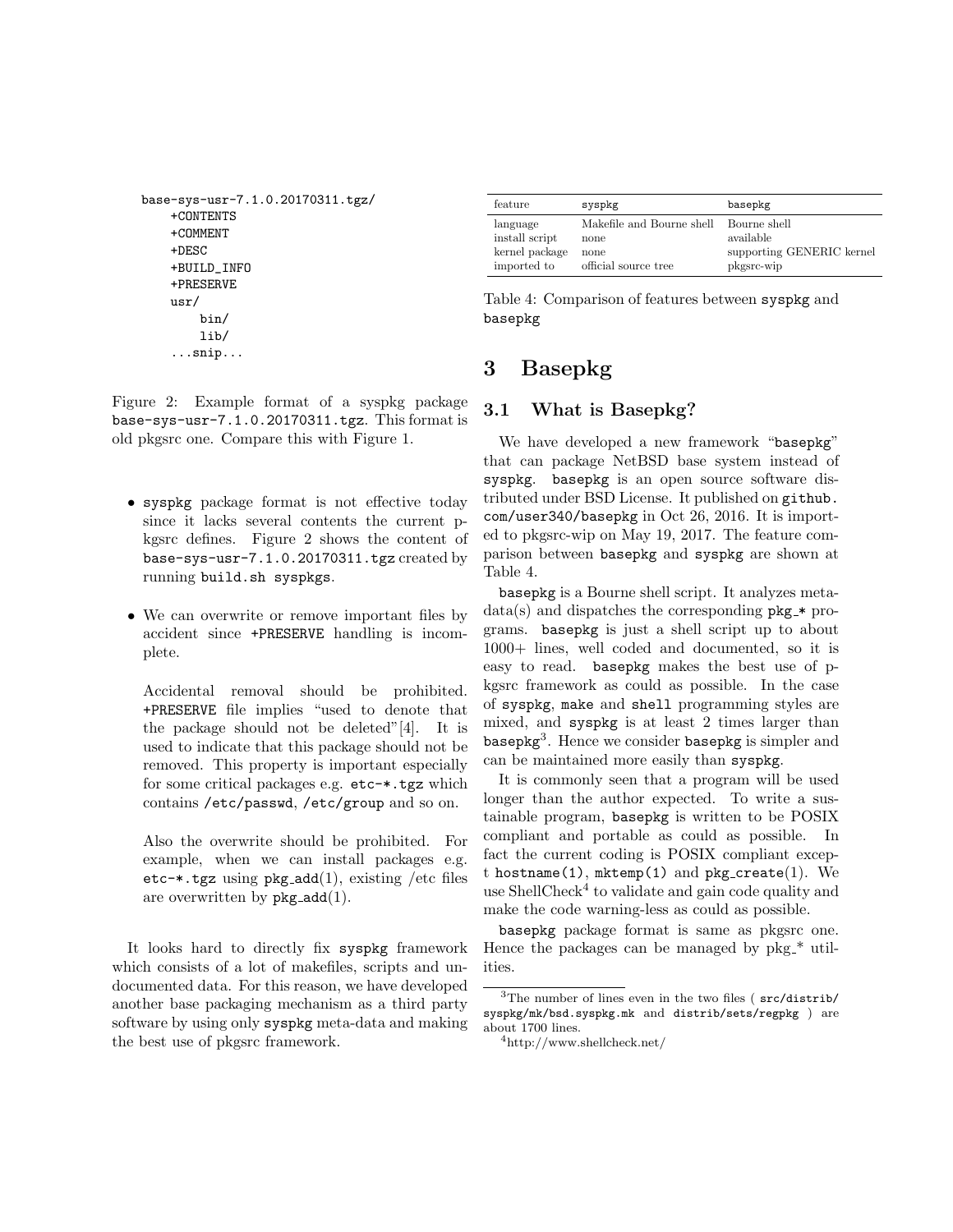

/usr/pkg/share/basepkg/packages/\$VERSION/\$ARCH-\$MACHINE\_ARCH/\$package.tgz

Figure 3: Basepkg Processing Internals: basepkg requires the built NetBSD base system on DESTDIR build.sh generates. It reads files at /usr/src/distrib/sets/ with basepkg patches. It parses files to generate processed meta data temporarily and creates several pkgsrc style files under each package directory. Finally it runs  $pkg\_create(1)$  to create the packages.

basepkg meta-data are derived from syspkg but corrected. For example, package utilities should not remove a package holding a "+PRESERVE" file. syspkg meta data are incomplete but basepkg has in $t$ roduced a new essential $5$  list to handle the preservation more correctly. Also basepkg checks package dependency more correctly.

#### **3.2 Basepkg Processing Internals**

We describe the basepkg processing details (Figure 3). It runs as follows:

1. basepkg gathers meta data from syspkg one and prepare the next step.

basepkg reads list of a set of (file name, package name and options) from sets/lists/base/ mi (machine/architecture independent list) and sets/lists/base/md.ARCH (ARCHitecture dependent list) under /usr/src/disrib/ directory (see distrib/sets/README for more details on file definitions under sets/). After excluding files defined as obsolete in the mi and md.ARCH files, basepkg parses the list to generate FILES for each category e.g. base, etc and so on. Each FILES has a mapping between package names and filenames.

2. basepkg generates temporary meta data.

<sup>5</sup> It seems that syspkg also tried it but it has been incomplete since distrib/sets/attrs contains a list with preserve flag.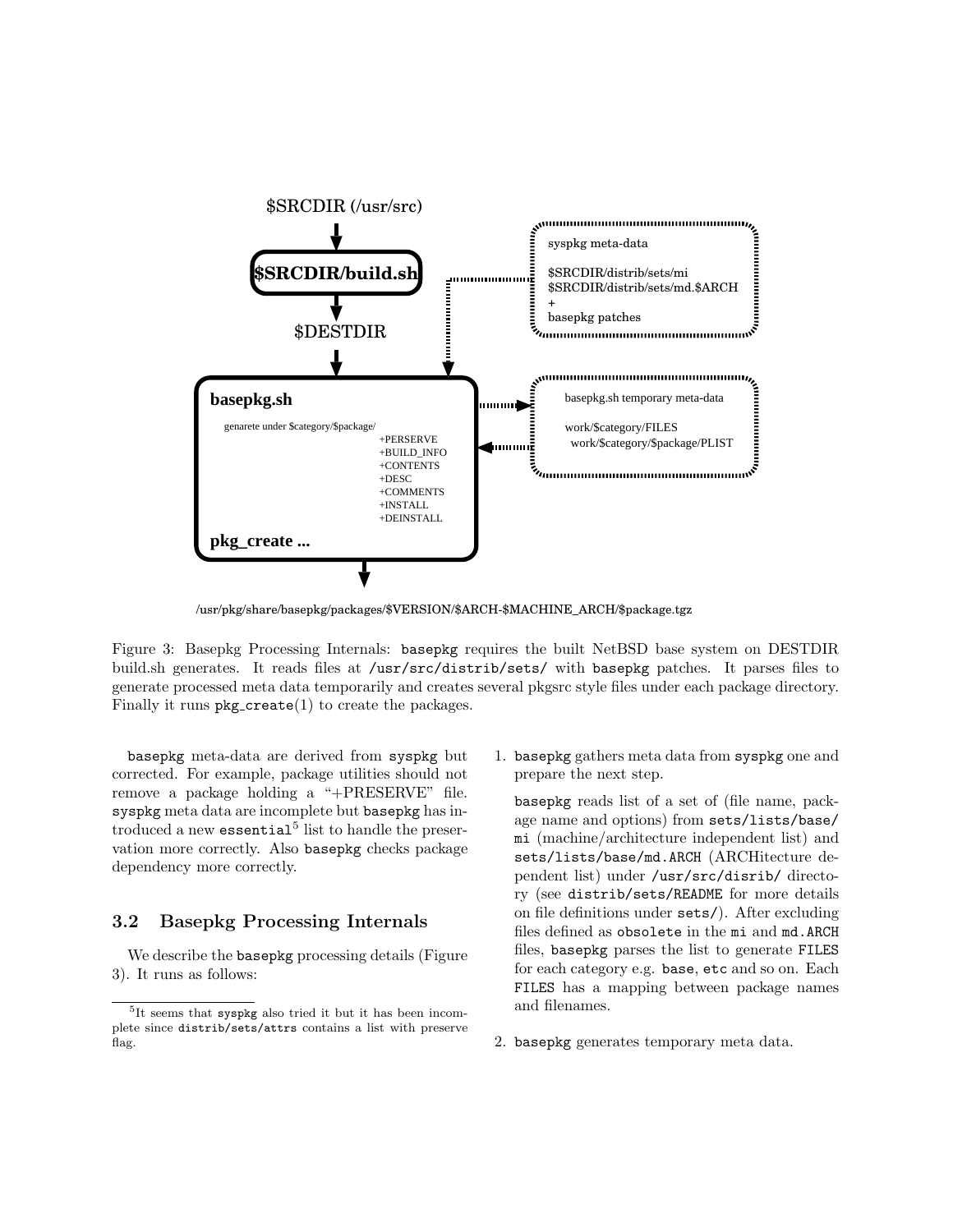- (a) basepkg reads FILES to create directories for the corresponding base packages.
- (b) basepkg creates PLIST files for each package. Each PLIST holds a list contained in the package.
- 3. basepkg emulates the generation of pkgsrc metadata.
	- (a) basepkg reads sets/essential to generate proper +PRESERVE files in the corresponding directories. It indicates that this package should not be removed.
	- (b) basepkg creates +BUILD INFO file for each package. It holds environment information in package building.
	- (c) basepkg creates +CONTENTS file for each package. It holds a list of files each package contains and commands for  $pkg$  \* tools.
	- (d) basepkg creates +DESC and +COMMENT files for each package. These are brief descriptions for the package.
	- (e) basepkg creates +INSTALL and +DEINSTALL files to be hooked in installation  $(\mathsf{pkg\_add}(1))$  and de-installation  $(\text{pkg}_d \cdot \text{delete}(1))$  processes.
- 4. basepkg runs  $pkg\_create(1)$  for all packages (up to about 800) to generate packages. In creating packages, basepkg gathers the package content under DESTDIR directory build.sh generated.
- 5. basepkg creates the checksum files (both MD5 and SHA512) over all packages.

For regression test, we have verified that the content of tarball category.tgz is same as the sum of category-\*.tgz base packages e.g. base.tgz ==  $\Sigma$ base-\*.tgz.

#### **3.3 Basepkg Installation**

The latest version of basepkg can be obtained at github.com/user340/basepkg/releases. It requires the latest pkgtools/pkg\_install, so we recommend the use of pkgsrc-wip/basepkg to install basepkg. When you install basepkg using pkgsrc-wip, basepkg is installed to /usr/pkg/share/ basepkg directory by default.

#### **3.4 How to Build Base Packages**

The basepkg requires the built NetBSD base system (the whole set under DESTDIR in the term of build.sh) and  $pkg_*^*$  tools.

Firstly, we prepare the NetBSD binary at DEST-DIR. We recommend building it from the NetBSD source tree<sup>6</sup>.

#### # cd /usr/src

- # ./build.sh -O ../obj -T ../tools tools
- # ./build.sh -O ../obj -T ../tools distribution
- # ./build.sh -O ../obj -T ../tools kernel=GENERIC

In this example, we assume the source directory is /usr/src, the obj root directory is /usr/obj, the tools directory is /usr/tools and basepkg root directory is the default one /usr/pkg/share/basepkg.

Secondly, we change to the directory where basepkg is installed (/usr/pkg/share/basepkg by default in using pkgsrc-ip). we run basepkg.sh with "pkg" and "kern" options to build base packages. basepkg generates packages at packages/ [NetBSD\_version]/[MACHINE]-[MACHINE\_ARCH] directory under /usr/pkg/share/basepkg directory by default. For example, if you run basepkg.sh on NetBSD-7.1/amd64, the corresponding packages are generated at /usr/pkg/share/basepkg/packages/ 7.1/amd64-x86\_64 directory.

- # cd /usr/pkg/share/basepkg
- # ./basepkg.sh pkg
- # ./basepkg.sh kern

Figure 4 shows the part of etc-sys-etc-7.1.tgz package content created by basepkg. The format is same as pkgsrc one described above (See Section 2.1.2), so the package can be handled by  $pkg_*$ tools used in pkgsrc.

<sup>6</sup> In fact, the latest basepkg works well except for the kernel package building when we fetch binaries from NetBSD daily build system (nycdn.netbsd.org) and extract them under DESTDIR.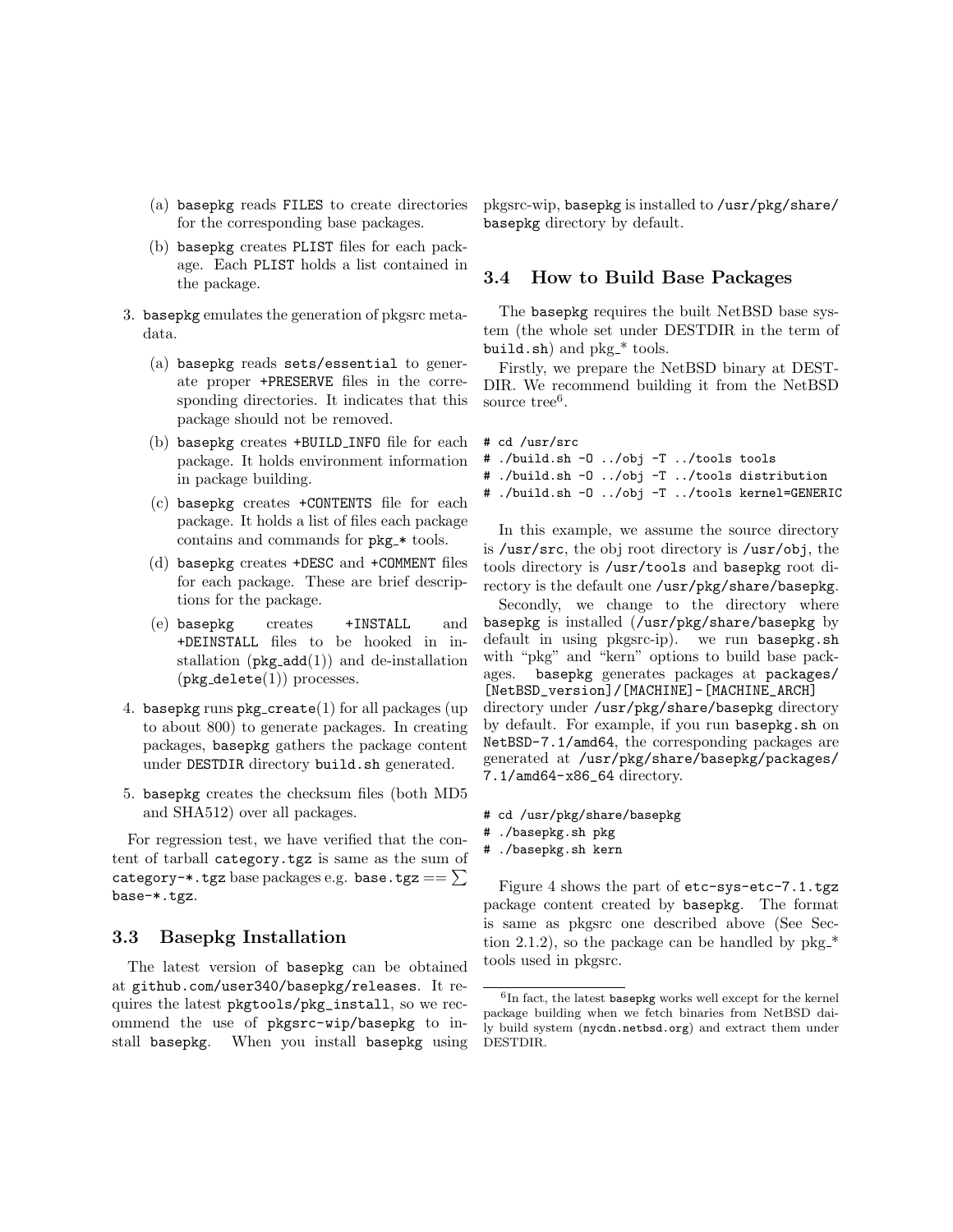```
etc-sys-etc-7.1.tgz/
   +CONTENTS
   +COMMENT
   +DESC
   +INSTALL
   +DEINSTALL
   +BUILD_INFO
   boot.cfg
   dev/
       MAKEDEV
   ...snip...
```
Figure 4: Content of base package etc-sys-etc-7.1.tgz. The format is aligned to the modern pkgsrc style.

#### **3.5 How to Handle Base Packages**

In the previous section basepkg processing is mentioned from the point of administration or base package provider view. In this section, we describe how users and customers handle their system by using the base packages.

Firstly, it is easy to add or delete the specific base package by using pkg \* tools since the package format is same as pkgsrc one.  $pkg$ -add  $(1)$  can be used to install the package. To remove it, we use  $pkg$  delete $(1)$ .

To avoid confliction between pkgsrc and basepkg packages, we should specify the other database path such as /var/db/basepkg by "-K" option in using  $pkg$  \* tools,

# cd ./packages/7.1/amd64-x86\_64

```
# pkg_add -K /var/db/basepkg games-games-bin
```

```
# pkg_delete -K /var/db/basepkg games-games-bin
```
Currently in using raw  $pkg$  tools to manipulate base packages, we need to be very careful to handle etc-\* base packages such as etc-sys-etc-7.1.tgz since it overwrites files under the /etc directory. To avoid this disaster, once we extract the contents in another directory and determine to apply the content or not to /etc explicitly by hand.

```
# pkg_add -K /var/db/basepkg -p tmp/basepkg \
            etc-sys-etc-7.1.tgz
... apply it or not to /etc ...
```
To avoid these critical operations, we should prepare a wrapper for users and customers not to handle

| Test | real time (s) |        | user time $(s)$ system time $(s)$ |
|------|---------------|--------|-----------------------------------|
|      | 7.2374        | 0.2267 | 0.8443                            |
| 2    | 19.2955       | 0.9457 | 1.1725                            |
| 3    | 3.4656        | 0.0838 | 0.0924                            |

Table 5: Comparison between processing time average among old and new installation methods.

raw pkg\_\* tools.

#### **3.6 Estimation of Basepkg Overhead**

Packaging implies that an OS is built on a lot of small packages. Hence the OS update process to add or delete small parts must be faster. However the package size to add or delete is not proportional to the update processing speed since packaging introduces several new overheads e.g. resolution of dependencies among packages, execution of install scripts and so on.

We have compared the installation time between the traditional (tarball extraction) and our new method (basepkg based). We processed the following updates 100 times on NetBSD-7.1/amd64. We used time(1) command to measure the processing speed. The target category we used is "game" since "game" category is not mission critical.

- 1. Fetch a tarball "games.tgz" from ftp.jp.netbsd.org/pub/NetBSD/NetBSD-7. 1/amd64/binary/sets/, then extract it at \$HOME/tmp directory.
- 2. Install all packages beginning with "games-" to system from basepkg.netbsd.fml.org/pub/ NetBSD/basepkg/7.1/amd64-x86\_64
- 3. Install one "games-games-bin" package to system from basepkg.netbsd.fml.org/pub/ NetBSD/basepkg/7.1/amd64-x86\_64

where basepkg.netbsd.fml.org is an experimental base package distribution server we build and operate (See Appendix A for the server details). Table 5 shows the average time of the processing speed.

Table 5 verifies that our new installation using basepkg is faster than the traditional one. However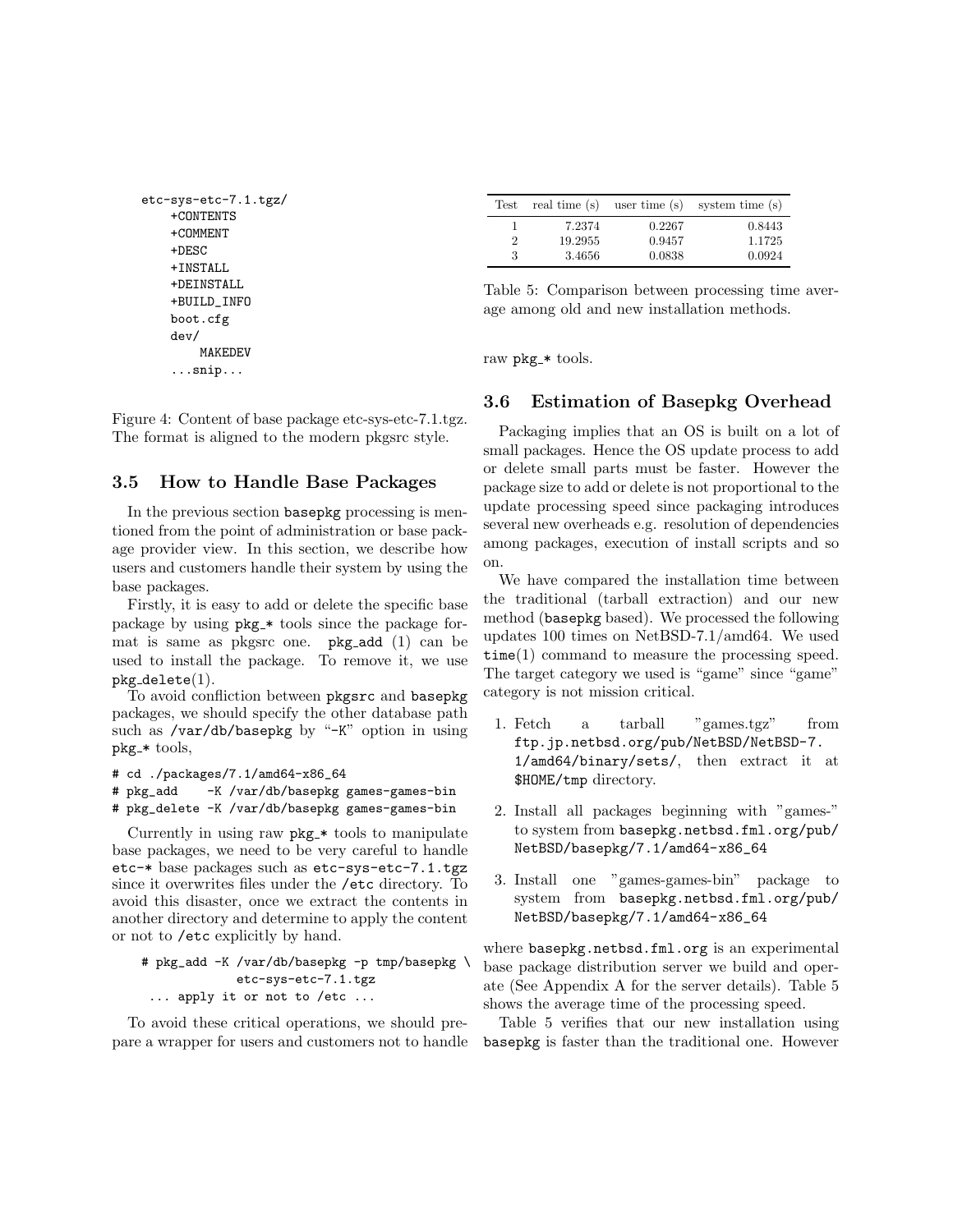it is not faster than we expected because of overheads mentioned above. Only when we update a few packages in the system, the process is comparable to the traditional one. In almost cases under normal operation, we replace only a few small parts for rapid security update. In addition it is good we explicitly know which parts we replace, not a large archive base.tgz. Hence we consider base packaging is meaningful for users and customers.

# **4 Discussion**

Firstly, we summarize changes and improvements from AsiaBSDCon2017[1].

- import to pkgsrc-wip repository.
- *•* syspkg meta-data handling fixes:
	- **–** not generate obsolete packages.
	- **–** enhance +PRESERVE handling to cover base, etc and shlib.
- hook support running +INSTALL and +DEIN-STALL.
- *•* cross build support.
- multi platform support.

We have verified basepkg.sh can run on Ubuntu 17.04.

There are a lot of technical issues to resolve as fol $l$ ows:

*•* basepkg processing speed.

We need to profile basepkg to improve the processing speed. basepkg runs slower than syspkg. Table 5 shows that basepkg user mode processing is about 4 times larger than syspkg one. It is not clear but the low speed may come from that basepkg creates a lot of directories.

We must need to try better shell coding technique. For example, we should not use for nor while loop as could as possible, instead use internal loops such as find and grep. Matsuura et.al. says "Processing speed can be improved when we use POSIX command chain through pipes with least bifurcations and loops." [10].

*•* basepkg database maintenance.

basepkg can run hooks within the processing. We need to maintain hooks for such as PRE-INSTALL, POST-INSTALL et.al. within basepkg own meta data in addition to the current patches. It is by nature better to merge it back to /usr/src/distrib/.

*•* syspkg database maintenance.

basepkg uses syspkg meta data under src/ distrib/sets/. It is not clear who ensures the consistency under src/distrib/sets/ files. For example, it looks src/distrib/sets/descrs and src/distrib/sets/comments has been incomplete.

• more user friendly naming convention.

syspkg database naming convention is not clear for users and customers. It should be changed to more plain naming convention. For example, a base package name base-postfix-bin for postfix is obvious. However base-secsh-bin for openssh is far from openssh we expect. It is more difficult to find openssl than examples mentioned above. The shared library libssl.so is contained in base-crypto-shlib. The library libssl.a used in compilation is contained in comp-c-lib. In this example, the granularity should be too re-considered since comp-c-lib includes several kinds of libraries. To resolve this difficulty, as a workaround, it is better to provide a wrapper with naming mapping service.

*•* a wrapper convenient for users and customers.

To resolve the issue mentioned at Section 3.5, we should provide a wrapper utility to manipulate base packages. This utility hides raw use of  $pkg$  \* tools and the database location /var/db/basepkg. It is useful to provide the following functions.

**–** It warns or asks the user instructions step by step if etc-\* is specified as the argument to avoid unexpected overwrite of /etc.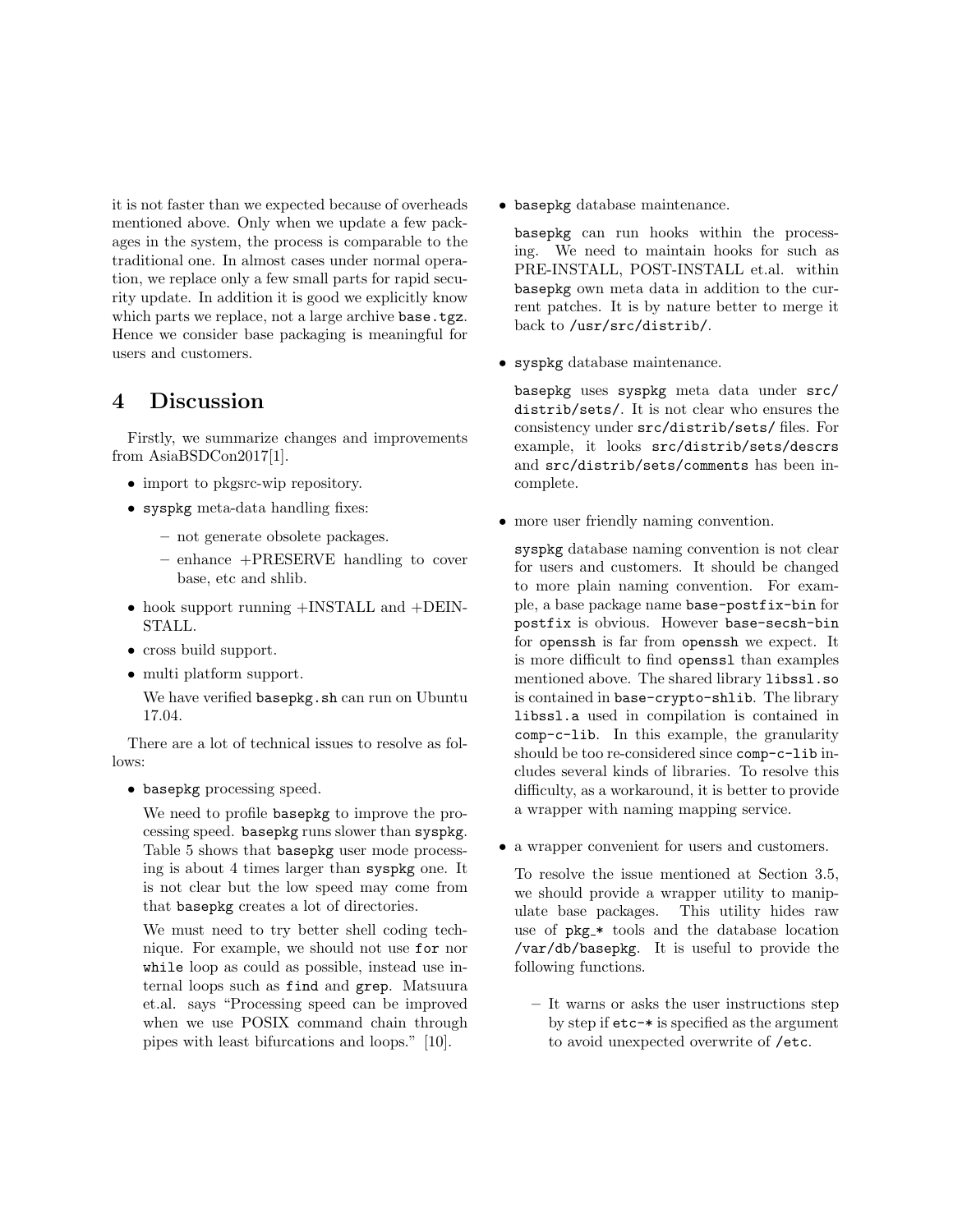- **–** It is better to provide alias mapping for ambiguous package names. For example, wrapper update openssh actually runs pkg delete base-secsh-bin.tgz and pkg add base-secsh-bin.tgz.
- **–** It caches the fetched packages under /var/ cache/baspekg for later use. The cache remains unless you run wrapper clean.
- **–** It can rollback the specified base package cached above.
- integrated system management support.

For users and customers, it must be useful to provide automatic management function for the base system like apt (Debian/Linux Advanced Package Tool). For example, wrapper update fetches the latest package database and wrapper upgrade upgrades (deletes and adds) base packages automatically. This function implies support of automatic vulnerability check for base packages.

basepkg is built on  $pkg$  \* tools, so integration with pkgsrc framework must be easy.

Currently pkgsrc vulnerability can be checked automatically but the base system check depends on your eyes<sup>7</sup>. The automatic vulnerability check for base system is useful for users and customers.

The vulnerability database of base packages can be managed under pkgsrc audit-packages framework. The database is same as /var/db/pkg/ pkg-vulnerabilities like this:

sys-secsh-bin<20171220 reason... url...

It must be better that basepkg works with pkgin(pkgsrc/pkgtools/pkgin) to cover both base and pkgsrc packages totally.

*•* base package distribution support.

It is not useful unless latest base packages are not provided. It is required to support automatic updates, rollbacks et.al. described above.

Currently we build and operate an experimental base package distribution server (See Appendix A for the server details) but our machine power can generate base packages for at most 30 architectures on only latest NetBSD stable branch within one day. Appendix A discusses the cost evaluation to operate more rapid up-to-date system.

# **5 Conclusion**

We have developed another framework "basepkg" to package NetBSD base system. It is shown that this framework provides more granular and faster update of NetBSD base system and useful functions for users and customers. However we have a lot of issues to resolve for realistic system operations, so we need to continue dogfooding and development.

<sup>7</sup>You need to action based on NetBSD security advisory release.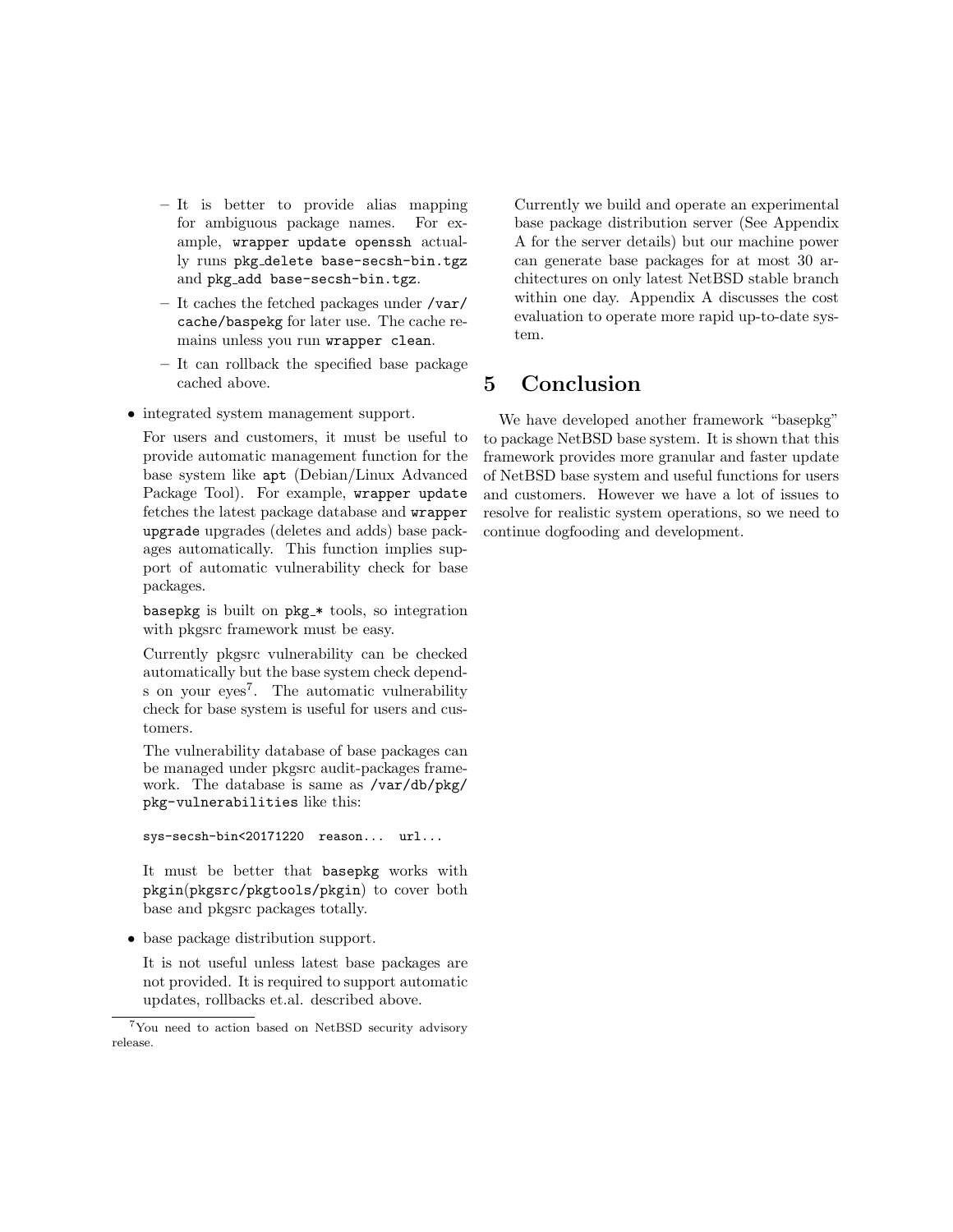## **References**

- [1] Yuuki Enomoto and Ken'ichi Fukamachi, 2017, *Maintain the NetBSD Base System Using pkg \**, www.netbsd.org/gallery/presentations/ yuuki/2017\_AsiaBSDCon/basepkg.pdf
- [2] The FreeBSD Documentation Project, Revision: 51193, *Chapter 4. Installing Applications: Packages and Ports*, FreeBSD Handbook, www.freebsd.org/doc/handbook/ports.html
- [3] NetBSD, 2007, *pkgsrc*, Miscellaneous Information Manual.
- [4] Jordan Hubbard, John Kohl and Hubert Feyrer, 2010, *pkg create*, General Commands Manual
- [5] wiki.freebsd.org/PkgBase
- [6] Colin Percival, 2017, *freebsd-update*, FreeBSD System Manager's Manual.
- [7] Luke Mewburn and Matthew Green, 2003, *build.sh: Cross-building NetBSD*, BSDCon '03.
- [8] The NetBSD Project, 2014, *syspkgs*, wiki. netbsd.org/projects/project/syspkgs/
- [9] Lloyd Parkes, 2012, *Lots of broken syspkgs*, NetBSD Problem Report #46937, gnats.netbsd.org/cgi-bin/ query-pr-single.pl?number=46937
- [10] Tomoyuki Matsuura, Hiroyuki Ohno and Nobuaki Tonaka, 2017, *POSIX Centric Programming to Make Software More Compatible and Sustainable*, Digital Practice 8(4), 352- 360, https://www.ipsj.or.jp/dp/contents/ publication/32/S0804-R1601.html.

# **A Estimation of Base Package Distribution**

### **A.1 Build By Ourself**

#### **A.1.1 Current VPS Case**

Experimentally we operate a base package distribution server **basepkg.netbsd.fml.org** which runs on SAKURA Internet VPS ( SAKURA VPS(v3) 2G plan: 3 CORE CPU, 200GB storage, about 150 USD  $(16,745$  JPY) per year  $)^8$ . Currently we provide 30 architectures in NetBSD 7 STABLE.

We need to run a set of build.sh and basepkg.sh for all target architectures since basepkg.sh requires compiled objects at DESTDIR build.sh generates (Section 3). Fortunately this process can run parallelly, so we can run one set for one architecture on one CPU CORE. If we can prepare enough large storage (5GB per architecture per version), we can run build.sh with -u option (do not run "make cleandir"). The upper limit of 30 architectures are restricted by this storage limit (200GB) to run build.sh -u.

The base package building process costs about 1 hour per target where build.sh -u requires about 1000 sec. and basepkg.sh requires about 2000 sec. Hence we need 10 hours to prepare 30 architectures even if we can run processes parallelly per CPU CORE. When we clean up the working directories (i.e. build.sh runs normally without -u option), the building process requires 6 times processing time per target.

#### **A.1.2 Cloud Case**

The evaluation is underway.

Cloud service is more suitable for intermittent work like this. The updates for stable branches are rare, so we do not need to build base packages daily. If we run this building process only when a NetBSD security advisory is released and the target can be restricted to stable branches, modern cloud service is more proper than the current VPS service. We need to estimate the cloud speed and cost whether the cost

<sup>8</sup>https://vps.sakura.ad.jp/